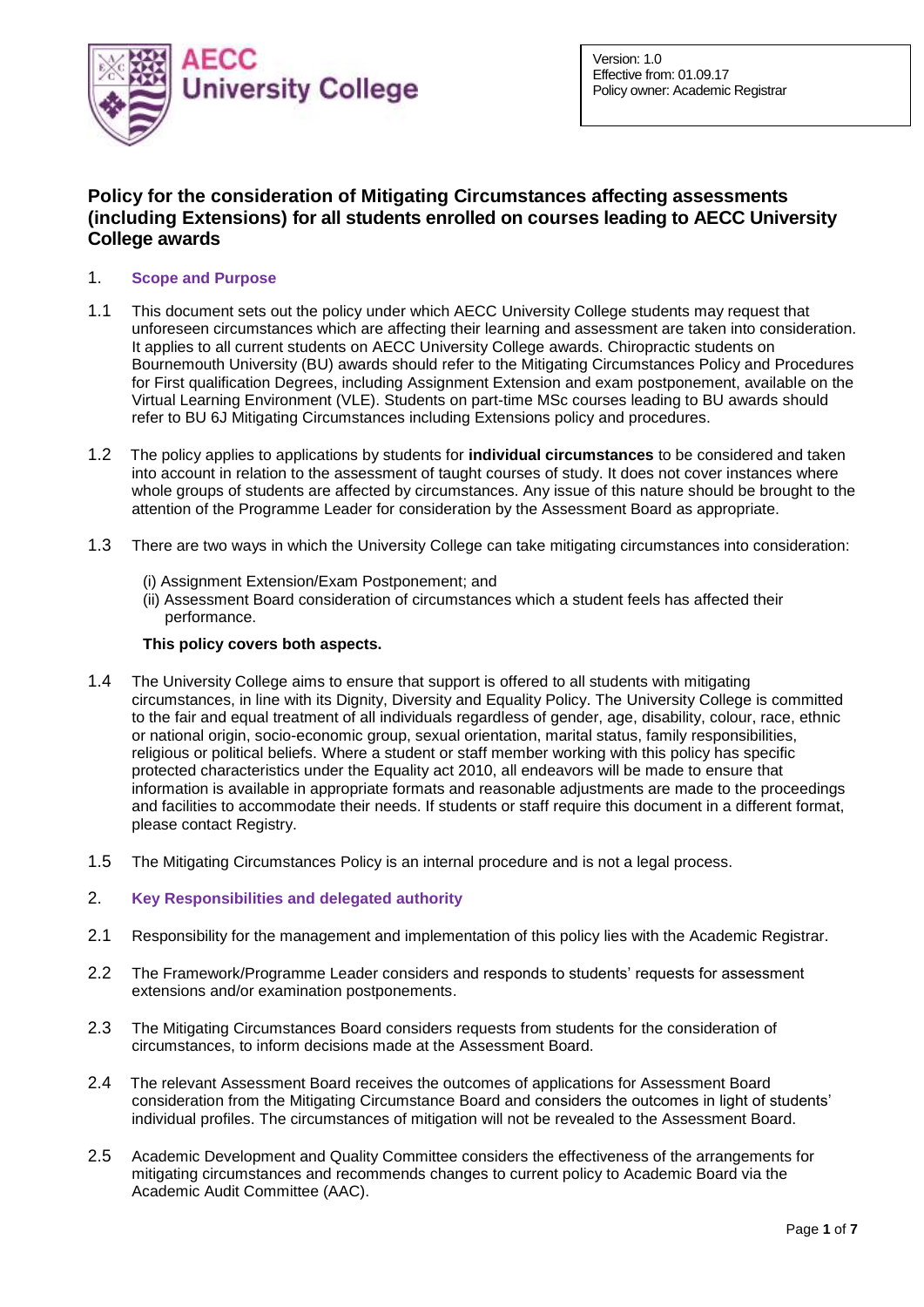- 2.6 Academic Board approves new policies or amendments to existing policies relating to mitigating circumstances.
- 2.7 Under this policy and associated procedures any University College role or officeholder or officer of the Student Union may act through her or his appointed nominee.
- 2.8 It is a student's responsibility to ensure that, where mitigating circumstances apply, they submit an application for consideration in accordance with this policy, by the specified deadlines. Failure to do so on the basis that the student was unaware of the regulations or deadlines will not be accepted as grounds for subsequent appeal.

### 3. **Introduction, context and definitions**

- 3.1 Students are adults, responsible for managing their own learning (including assessment), and this includes managing illness and/or difficult personal circumstances. However there may be instances when these situations are serious and unforeseen. In such situations students are encouraged to use the provisions of this policy. However if such circumstances are likely to have long-term effects then students may wish to consider a period of suspension from their studies, and should discuss this with their personal tutor or the relevant Programmes Office in the first instance.
- 3.2 In considering and determining mitigating circumstances applications there should be fairness to the student body as a whole as well as fairness to a particular individual.
- 3.3 Mitigating circumstances may be defined as the taking into account of circumstances which are:
	- outside the foresight and/or control of the student
	- **not** already registered with the University College's Additional Learning Support service<sup>1</sup><br>• supported by independently verified medical or other appropriate documentary evidence
	- supported by independently verified medical or other appropriate documentary evidence and which the AECC University College believes might adversely affect a student's academic performance in one or more elements of assessment.
- 3.4 Mitigating circumstances are not applicable in the case of students with declared disabilities for whom additional learning support arrangements have been formally put in place. However, mitigating circumstances can be applied if a student believes, and has evidence that:
	- (i) any circumstances affected them over and above the special arrangements already made during assessments
	- (ii) they feel that the arrangements did not fully compensate for their condition, or
	- (iii) there was a sudden or unexpected deterioration of the known condition
	- (iv) there has been a late diagnosis of a disability or other requirement for additional learning support, and it is evidenced that the student's performance in specific assessments within the current year or level has been affected.

# 4. **The importance of timely disclosure**

- 4.1 It is essential that students disclose circumstances which they believe are affecting their performance at the time such circumstances occur, and no later than the published deadlines for doing so. Late disclosure on the basis that students felt unable to or embarrassed to, or did not feel comfortable in, disclosing, will not be accepted as valid grounds for a subsequent appeal. Students should seek advice from the Student Union if they need support in disclosing specific circumstances.
- 4.2 There is provision within this policy for students who wish to do so to submit material confidentially (see para 7.3.4).
- 4.3 Should a student feel at the time of an assessment that particular circumstances did not affect them, but subsequently change their mind once receiving their assessment results this will **not** be accepted as grounds for late submission of mitigating circumstances, or for appeal.
- 5. **Evidence**

 1 In the transition from BU to AECC awards this includes circumstances previously registered with BU ALS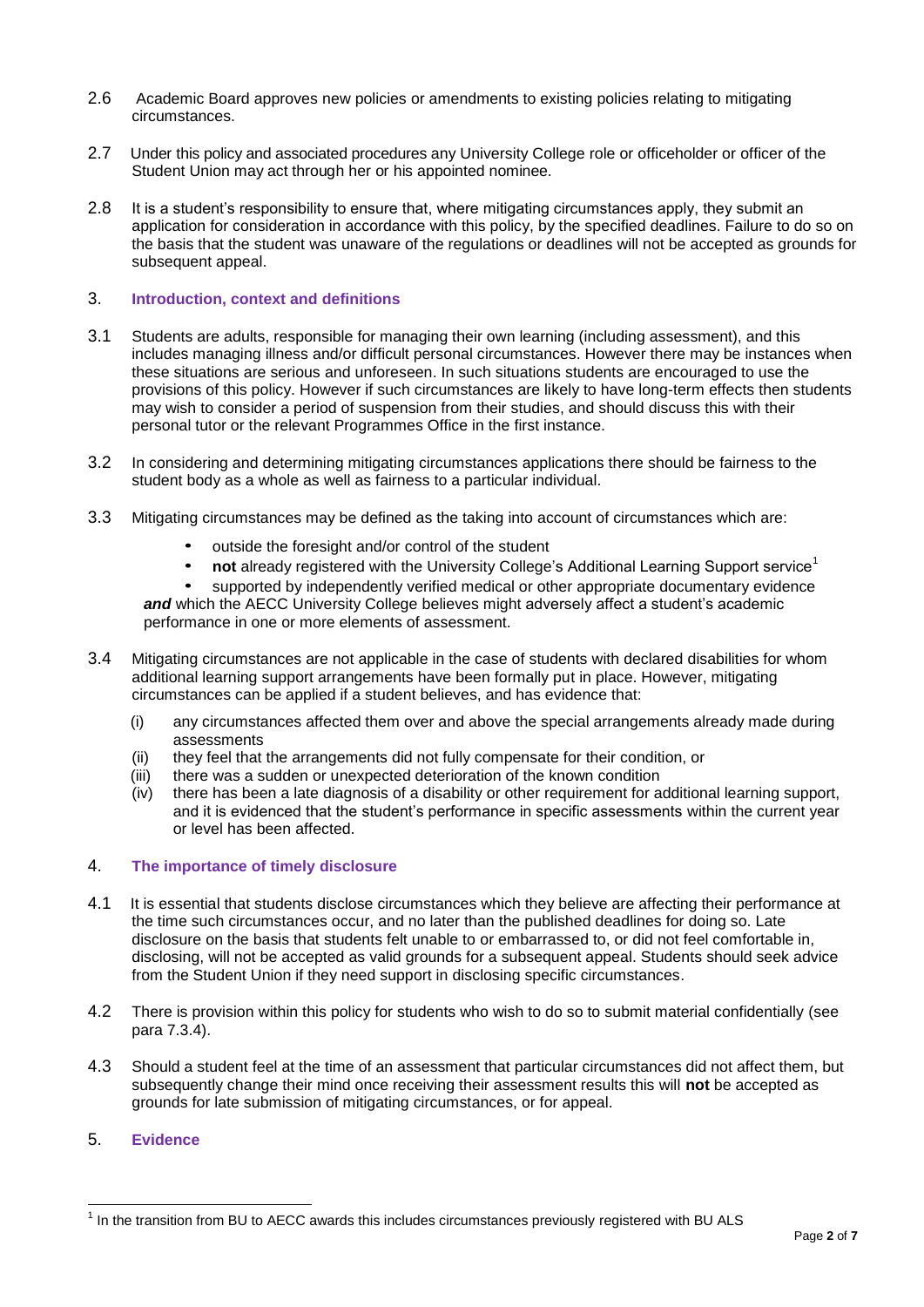- 5.1 Evidence submitted to support mitigating circumstances claims must be independent third-party evidence, and include dates which are relevant to the assessment(s) for which mitigation is being sought.
- 5.2 Evidence may include:
	- medical certificate to cover the period of illness which is affecting the assessment.
	- death certificate or other evidence (such as order of service for a funeral)
	- letter from an independent third party professional (eg dentist, police officer, counsellor).
	- (for assignment extension/assessment postponement) a short-term sickness notification form, for sickness of up to five days' duration (but see para 7.2.6).

### 6. **False or overstated claims**

6.1 False or overstated claims of mitigating circumstances will be considered seriously and may be regarded as an offence under the student disciplinary procedure.

### 7. **Arrangements for consideration of mitigating circumstances**

7.1 There are two ways in which the University College can take mitigating circumstances into consideration:

#### 7.2 **Assignment Extension and/or Exam Postponement**

- 7.2.1 As soon as a student believes that they may have mitigating circumstances for which they wish to seek an extension to an assignment deadline, or wish to delay sitting an examination they must complete a **Coursework Extension/Exam Postponement Request Form** (available from the relevant Programmes Office and via the VLE and submit it to the relevant Programme's Office **together with all supporting evidence**. The student should detail the circumstances and an explanation as to why the circumstances will prevent them from meeting the deadline or sitting the examination. The form must be submitted **before** the date on which the submission is due or when the examination is due to be taken.
- 7.2.3 The Framework/Programme Leader will consider assignment extension requests and decide whether the circumstances are valid. If agreed, an extension will be granted. All extensions approved for coursework hand-ins must have a specific hand-in date which is set to reflect the nature of the Mitigating Circumstance. A further extension to the hand-in deadline may be requested if the student submits further evidence of continuing/new circumstances for consideration **before** the original extension deadline has passed.
- 7.2.4 The Framework/Programme Leader will consider exam postponement requests and decide whether the circumstances are valid. Postponed examinations will normally be sat at the next diet of assessment for that examination.
- 7.2.5 The decision will be notified to the student, normally within seven days of receipt of the form and recorded on the Coursework Extension/Exam Postponement Request form.
- 7.2.6 If the mitigating circumstance arises on the day of the assessment or hand-in deadline, making it impossible for the student to attend or submit, the student must contact the relevant Programmes Office immediately, followed up by a completed **Coursework Extension/Exam Postponement Request Form** and full supporting evidence within seven calendar days of the date of the assessment. If a student does not attend an examination and does not let the University College know that they have a valid reason for not doing so, and does not subsequently submit a request for Board consideration, they will be given a mark of 0%. Although the Assessment Board may permit a resit of the exam, the resit mark will be considered as a second attempt resulting in the formal element mark being capped at the pass mark. Late submission of coursework without an approved extension will be handled in accordance with paragraph 8.2 of the AECC University College assessment regulations. Note that short-term sickness notification (self-certification) forms may not be used for retrospective short-term sickness notification – where sickness is notified retrospectively independent medical evidence must be provided.
- 7.2.7 Where evidence is not submitted at the time a request is made an extension/ postponement may be granted provisionally, subject to subsequent receipt of satisfactory evidence. In such case the student must be notified of the consequences should the extension/postponement request subsequently be unsuccessful.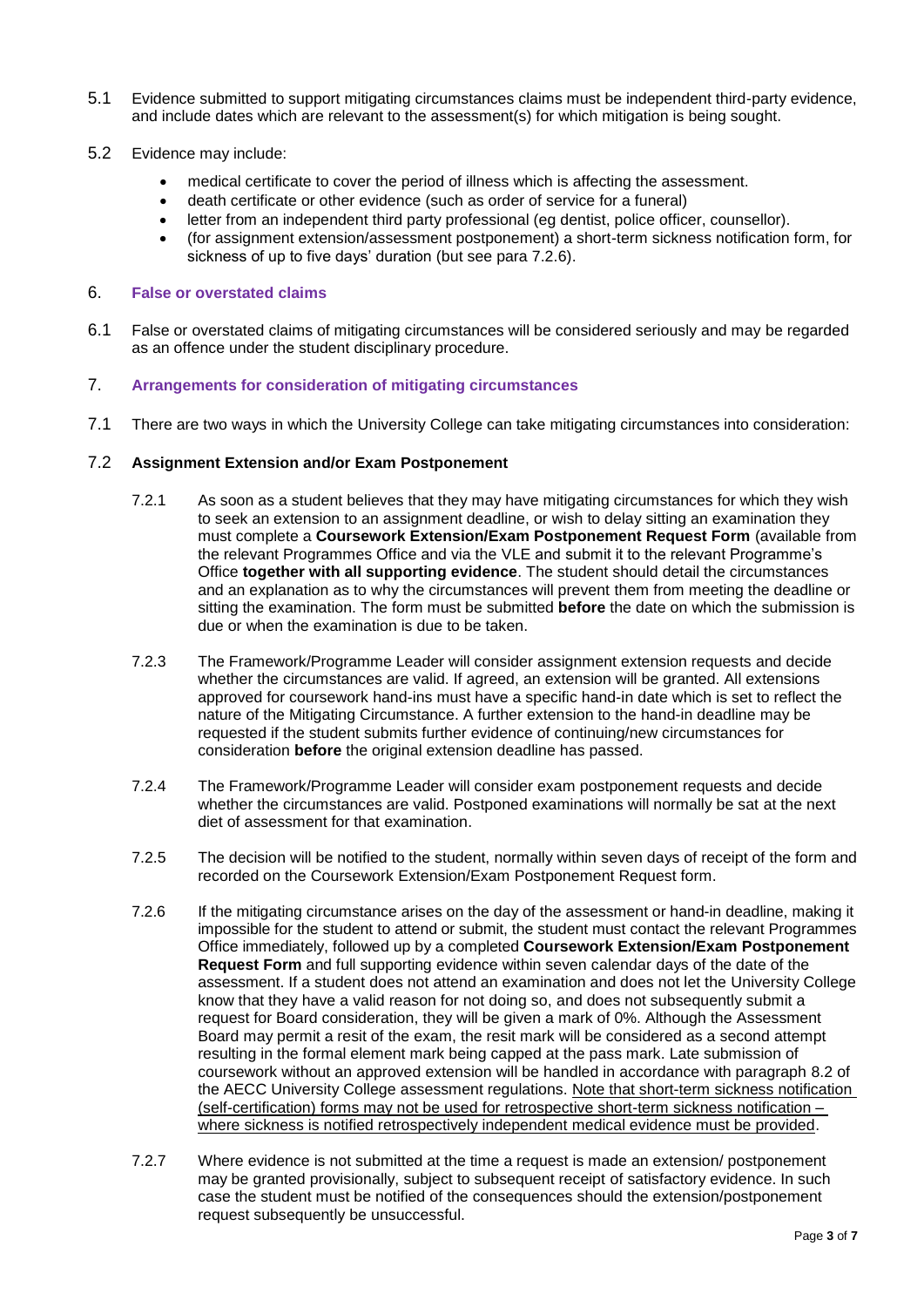### 7.3 **Board Consideration**

- 7.3.1 If a student has been given an extension to coursework or allowed to postpone taking examination(s), allowances have already been made for the circumstances and the student does not normally need to take any further action at this stage.
- 7.3.2 A student who believes their performance in an assessment has been affected by mitigating circumstances should complete an **Assessment Board Consideration of Mitigating Circumstances Form** (available from the Programmes Office and via the VLE). As well as explaining what the circumstances are, the student needs to explain how these affected the assessment(s). The form must be submitted to the relevant Programmes Office together with appropriate supporting evidence
	- no later than 5 working days after the last day of the semester 1 assessment period for circumstances affecting semester 1 assessments (or for part-time MSc students no later than 5 days after an assignment submission or practical assessment date).

or for circumstances affecting semester 2

#### at least 5 **working days in advance of the date of the Mitigating Circumstances Board held in Semester 2**.

These deadlines should be clearly published for students well in advance of the Board meeting.

7.3.4 All requests for mitigating circumstances are treated confidentially and are reviewed only by those with a specific role in the process. However should a student wish to do so they may submit their case and evidence in a sealed envelope, clearly labelled with their name and student number, and 'confidential mitigating circumstances request'. In such cases the envelope will be opened by the Mitigating Circumstances Board only in the event that they fail the assessment. Should they pass the examination the envelope will be destroyed.

### **Mitigating Circumstance Board**

- 7.4 The Mitigating Circumstances Board will consider cases submitted by individual students with appropriate independent evidence, and make recommendations to the Assessment Board. Discussion of mitigating circumstances is confidential and will take place in the Mitigating Circumstances Board in order to allow a decision to be made in consideration of all the facts. The circumstances of mitigation will not be revealed to the Assessment Board.
- 7.5 Information regarding the operation of the Mitigating Circumstance Board, including the grading of mitigating circumstances, is set out in Appendix 1.

#### **Assessment Board consideration**

- 7.6 The Assessment Board will consider a valid mitigation claim, as reported by the Mitigating Circumstances Board, in conjunction with the student's academic profile and will decide on the appropriate recommendation. For example, the Assessment Board may permit a student to resubmit an assessment or resit an examination 'as a first attempt'.
- 7.7 Mitigating circumstances will be taken into consideration only in the event that the student fails the assessment for which such circumstances have been submitted.
- 7.8 Students need to complete and pass all units before progressing to the next stage/level of the course. The Assessment Board will not raise the marks received even where it has been agreed that the circumstances are valid.
- 7.9 Normally the Assessment Board will only take into consideration mitigating circumstances that have been raised during the academic year. However, exceptionally, details of serious circumstances may be carried forward to the following academic year(s) so that the Assessment Board may have the information available for consideration of the student's overall profile when determining final award classifications. The Mitigating Circumstances Board will determine if the circumstances meet the exceptionality rule and will inform the student. If such information is carried forward, and the student considers in the following academic year that the circumstances continue to impact on their ability to perform (or there are additional circumstances), they should submit an application for extensions/assessment postponements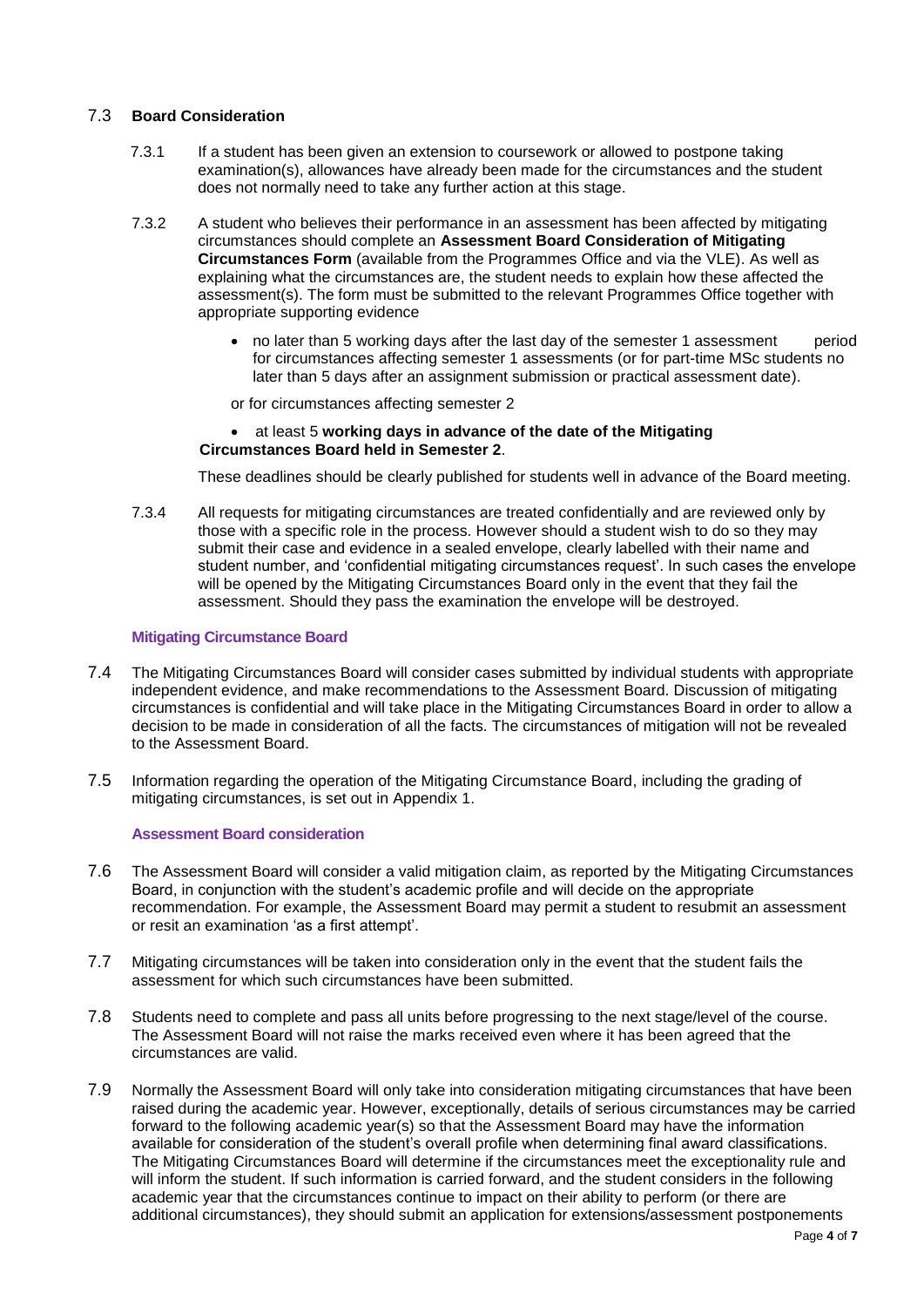and/or for Board consideration, in accordance with the relevant section of this policy, for all assessments that they consider to be affected. These continuing circumstances must be verified by a medical certificate or equivalent evidence

#### **Notification of mitigating circumstances outcomes**

- 7.10 The student is informed of the outcome of an application for Assessment Board Consideration of a Mitigating Circumstances request through the publication of the Assessment Board results.
- 8. **Appeals**
- 8.1 Where a student fails to submit an Assessment Board Consideration of Mitigating Circumstances Form before the published deadline for the submission of mitigating circumstances, and considers that he/she has a valid reason for doing so, the student may be entitled to appeal against the decision of the Assessment Board in accordance with the AECC University College *Academic Appeals Policy*. The student must provide a valid reason for not submitting the Mitigating Circumstances form **and provide appropriate supporting evidence explaining why they were unable to submit their request in accordance with the published deadlines.**
- 8.2 If a student wishes to lodge an appeal against the decision of the Assessment Board, they may do so in accordance with the Academic Appeals Policy (available on the VLE).

### 9. **Serial or multiple mitigating circumstances claims**

9.1 Students who submit serial or multiple mitigating circumstances claims may be referred into the Fitness to Study: Policy and Procedures, to ensure that they receive the necessary support and to consider whether a postponement of studies may be a more appropriate way to handle their circumstances.

### 10. **Confidentiality**

- 10.1 Discussion of mitigating circumstances is confidential and will take place in the Mitigating Circumstances Board. The discussions of this Board are confidential. Exceptionally, external examiners may request evidence concerning how the University College is implementing its own procedures. To facilitate this, external examiners may request access to information regarding individual decisions before or at the Assessment Board. All information supplied to external examiners will remain confidential.
- 10.2 As required by the Data Protection Act, 1998 the University College will not normally disclose personal information to a third party other than with the data subject's explicit permission; except where there is a legal obligation to do so. Likewise it is not possible for the University College to obtain information about a student from a third party (such as a doctor) without the student's prior explicit consent.

# 11. **Advice and support on using this Policy**

11.1 Advice and support on using the Policy for the consideration of Mitigating Circumstances affecting assessments (including Coursework Extensions and examination postponements) is available from the Programmes Offices, the Academic Registrar, and the Students' Union. Guidelines for students are also available on the VLE.

# 12. **Monitoring and review of mitigating circumstances**

12.1 The Academic Registrar will prepare an annual review of mitigating circumstances across all awards, for the consideration of Academic Development and Quality Committee, with a view to identifying any trends and considering whether there is a need to revise any policy or practices. This report will not refer to individuals by name.

# 13. **Links to other AECC University College documents**

- o Mitigating Circumstances Policy guidance notes for students
- o Coursework Extension/Exam Postponement Request Form/Assessment Board Consideration of Mitigating Circumstances Form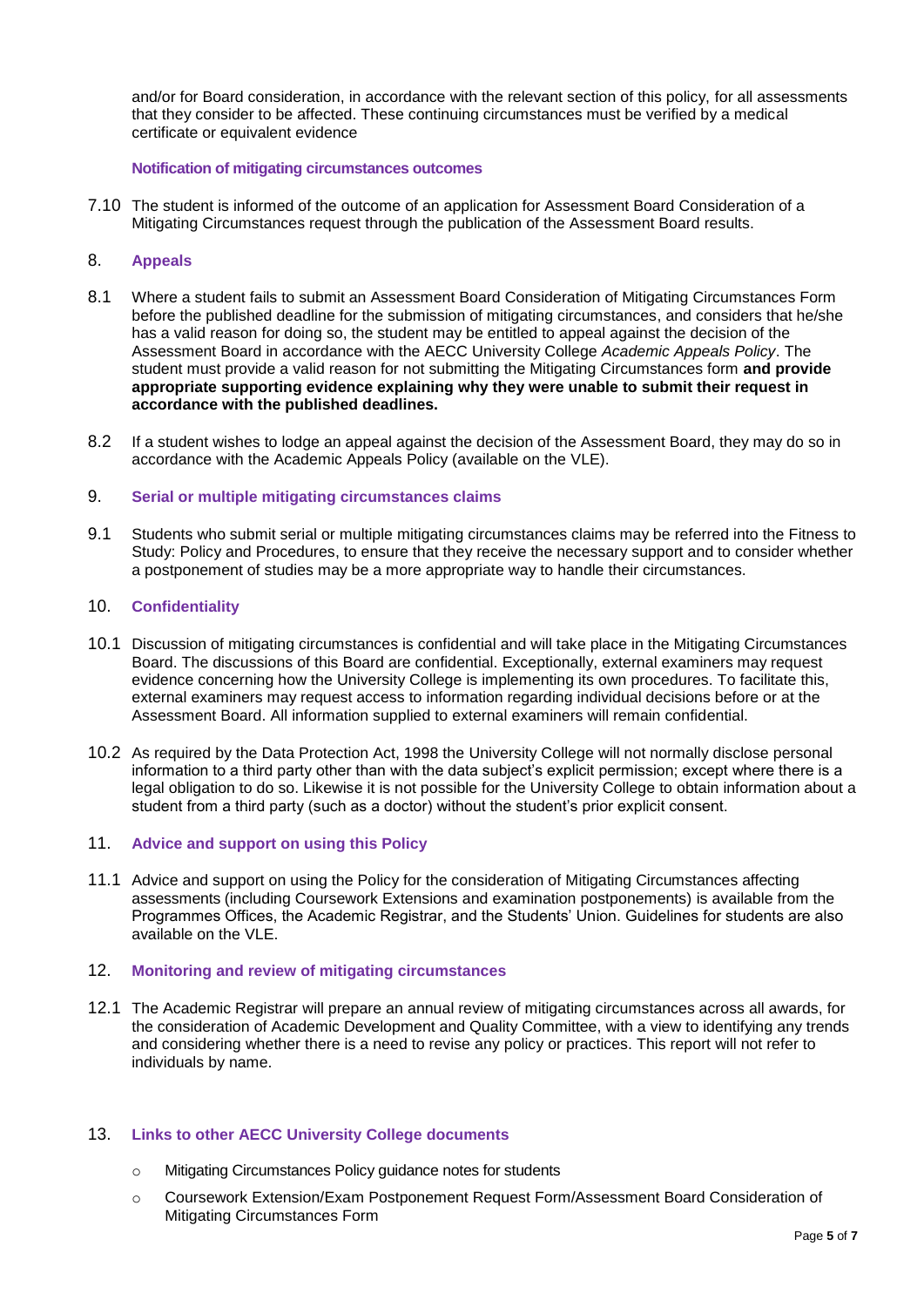- o Student Agreement
- o Student Charter
- o AECC Assessment Regulations
- o Academic Appeals Policy for all students enrolled on Higher Education programmes leading to AECC University College awards
- o Student Complaints Policy for all students enrolled on programmes leading to AECC University College awards
- o Dignity Diversity and Equality Policy
- o Fitness to Study: Policy for all students enrolled on programmes leading to AECC University College awards.

All the above documents are available on the VLE for students and on the Staff Information Portal (SIP) for staff.

| Version:          | 1.0                                                                                                                                                                           |
|-------------------|-------------------------------------------------------------------------------------------------------------------------------------------------------------------------------|
| Approved by:      | Academic Board                                                                                                                                                                |
| Originator/Author | Quality and Enhancement Manager                                                                                                                                               |
| Policy Owner      | Academic Registrar                                                                                                                                                            |
| Reference source  | Examples from other institutions used as source material (in particular Bournemouth University,<br>Harper Adam University, University of Kingston, University of Southampton) |
| Date approved     | 16 November 2016                                                                                                                                                              |
|                   | This Policy was updated in August 2017 to reflect the change in name to AECC University College.                                                                              |
| Effective from    | September 2017                                                                                                                                                                |
| Review date       | Spring 2019                                                                                                                                                                   |
| Target            | All staff and all students enrolled on courses leading to AECC awards                                                                                                         |
| Policy location   | SIP/VLE, public website via Student Agreement weblinks                                                                                                                        |
| Equality analysis | No direct impact. There is provision for reasonable adjustments to be made where required.                                                                                    |
|                   | Monitoring will be undertaken to assess whether there is any differential impact in the handling of                                                                           |
|                   | cases                                                                                                                                                                         |